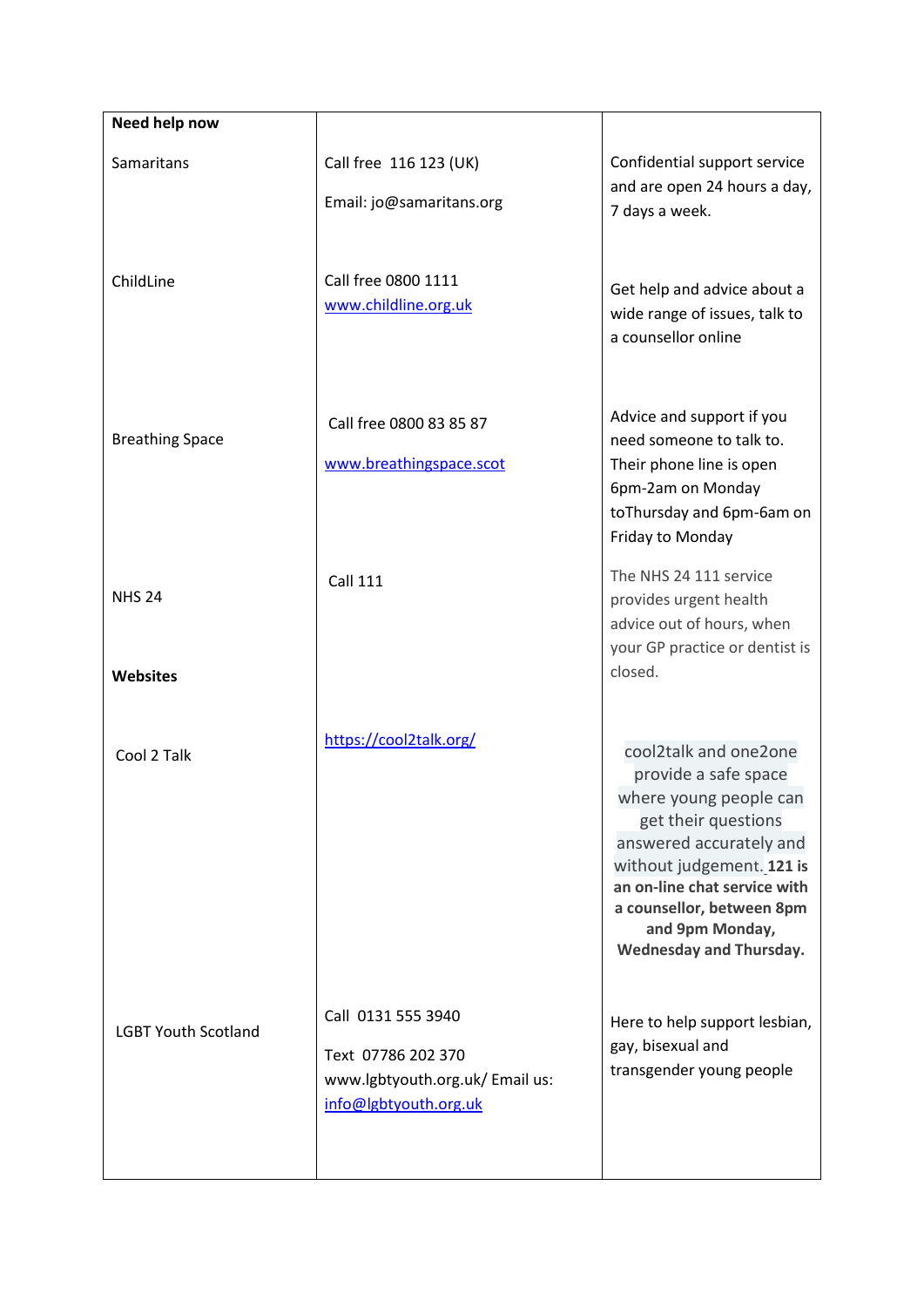| SAMH                                             | www.samh.org.uk/                                                                                  | SAMH is the Scottish<br><b>Association for Mental</b><br>Health. SAMH believe there<br>is no health without mental<br>health. We're here to<br>provide help, information<br>and support. |
|--------------------------------------------------|---------------------------------------------------------------------------------------------------|------------------------------------------------------------------------------------------------------------------------------------------------------------------------------------------|
| See Me                                           | www.seemescotland.org.uk                                                                          | See Me is Scotland's<br>programme to tackle mental<br>health stigma and<br>discrimination                                                                                                |
| B-eat                                            | www.b-eat.co.uk                                                                                   | Supporting anyone affected<br>by eating disorders,<br>anorexia, bulimia, EDNOS or<br>any other difficulties with<br>food, weight and shape.                                              |
| <b>Young Minds</b>                               | https://youngminds.org.uk/<br>Parents helpline 0808 802<br>5544 (Monday to Friday 9.30am -<br>4pm | Supporting children and<br>parents with mental health<br>and wellbeing                                                                                                                   |
| The Mix                                          | https://www.themix.org.uk/                                                                        | Support for under 25s,<br>health, money and housing.                                                                                                                                     |
| <b>Local Partners</b>                            |                                                                                                   |                                                                                                                                                                                          |
| Young Peoples Services<br>(Streets Ahead Service | Call 01307 460 101<br>www.hillcrest.org.uk/futures                                                | 1:1 support for 10-25 year<br>olds on drugs, alcohol and<br>sexual health                                                                                                                |
| The Corner                                       | Drop in 13 Shore Tce Dundee<br>Call 01382 206060<br>www.thecorner.co.uk                           | Health, information and<br>peer-led services, 1:1                                                                                                                                        |